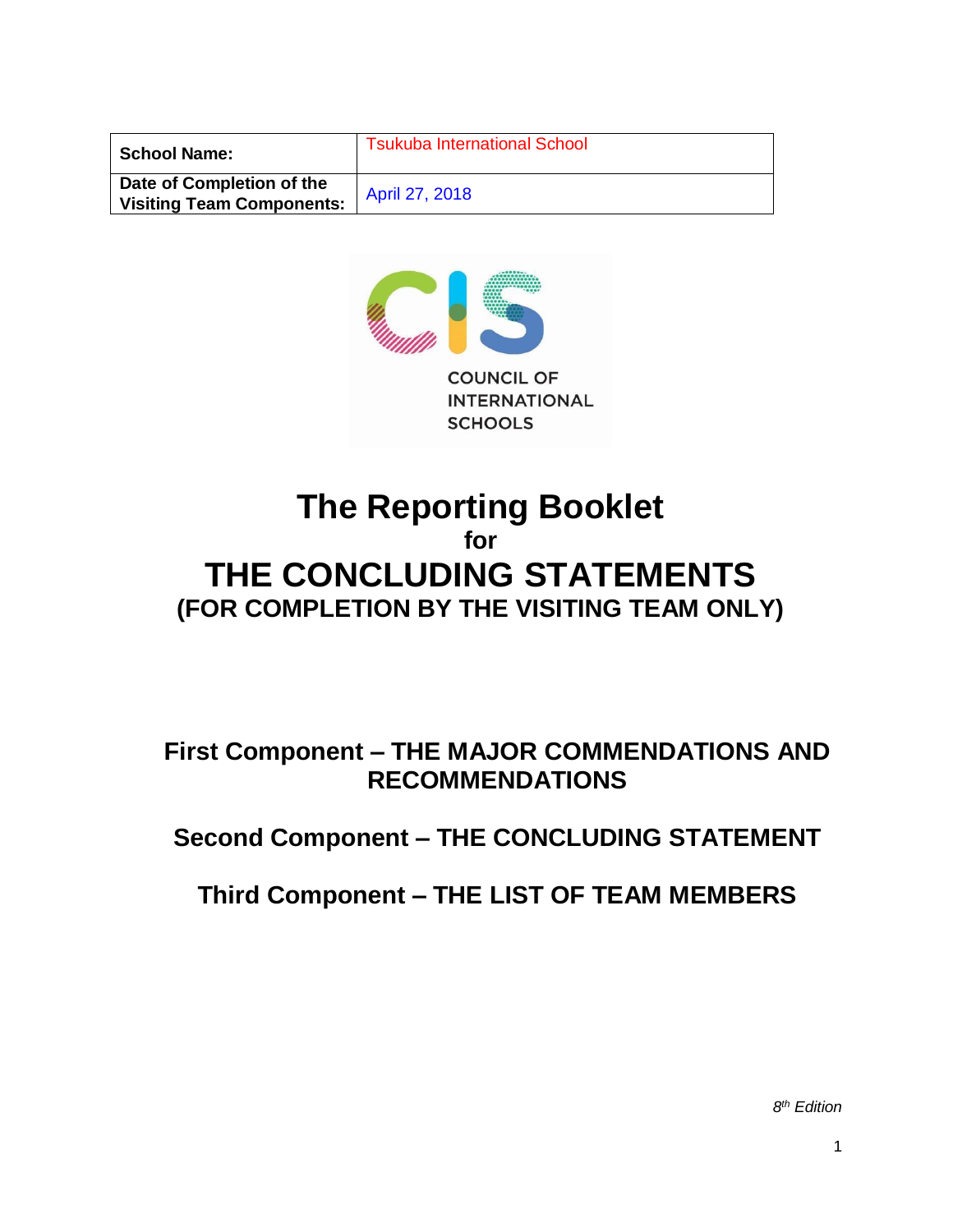*Version 8.2 - Sept 2013*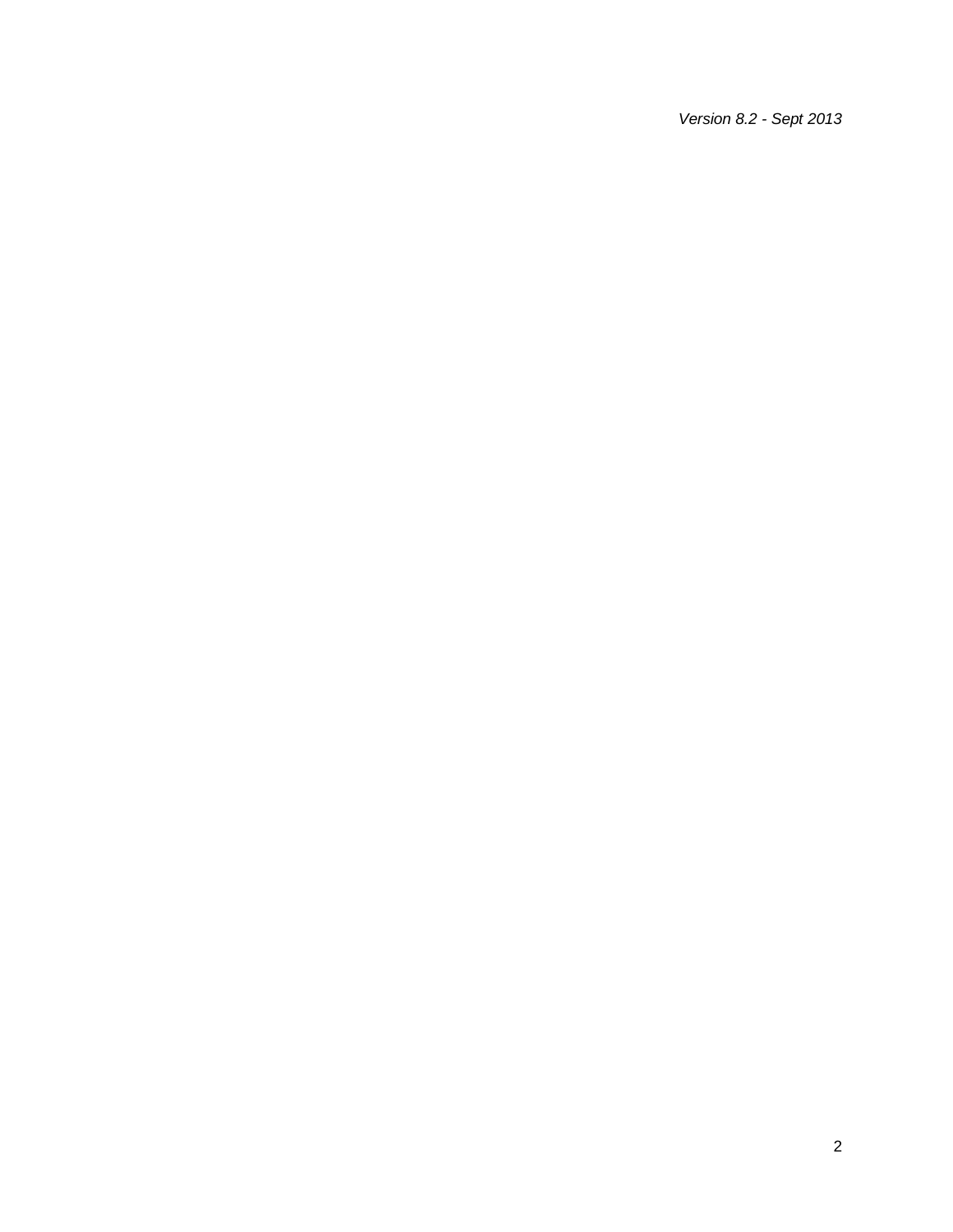# **FIRST COMPONENT: THE COMPILED LIST OF MAJOR COMMENDATIONS AND RECOMMENDATIONS**

The team should insert, using the headings below, its compiled list of the major commendations and recommendations chosen by the whole Visiting Team at its final full meeting.

The points chosen for inclusion here should be taken verbatim (both text and reference number) from the Significant Commendations / Recommendations in various Sections of the Report and listed under the following headings. The number of Major Commendations / Recommendations under each Section heading may be one, more than one, or none.

### **Major Commendations:**

# **SECTION A**

**Standard A2-a,b,c**

TIS for developing a thoughtful and comprehensive definition of international-mindedness which represents community values.

The TIS community for embracing the notion of international-mindedness and for their commitment and passion to develop and embed these traits throughout the life of the school.

# **SECTION B – Horizontal – PYP**

#### **Standard B1-a**

The PYP staff on their commitment to developing their own Curriculum Overview to cater for the learning needs of their diverse student body.

### **Standard B2-a**

The TIS students on the confidence with which they can articulate their learning, showing their level of understanding.

### **Standard B8-c**

The teachers for designing meaningful assessment tasks that allow students choice for demonstrating their learning in a variety of ways.

### **SECTION B – Horizontal – MYP**

### **Standard B2-b**

The leadership and staff for their efforts in providing a varied range of engaging activities in the curriculum to meet the social, emotional, and physical needs of its students.

### **Standard B4-a**

The school staff for the extracurricular activities available (given time and facility constraints) to meet the needs of its diverse student population.

# **Standard B10-a**

The leadership team for introducing and using ManageBac to provide real-time progress and comments to MYP and DP students and their parents.

# **SECTION B – Vertical**

# **Standard B1-c**

The staff for the manner in which Japanese culture is integrated into the student learning about internationalmindedness.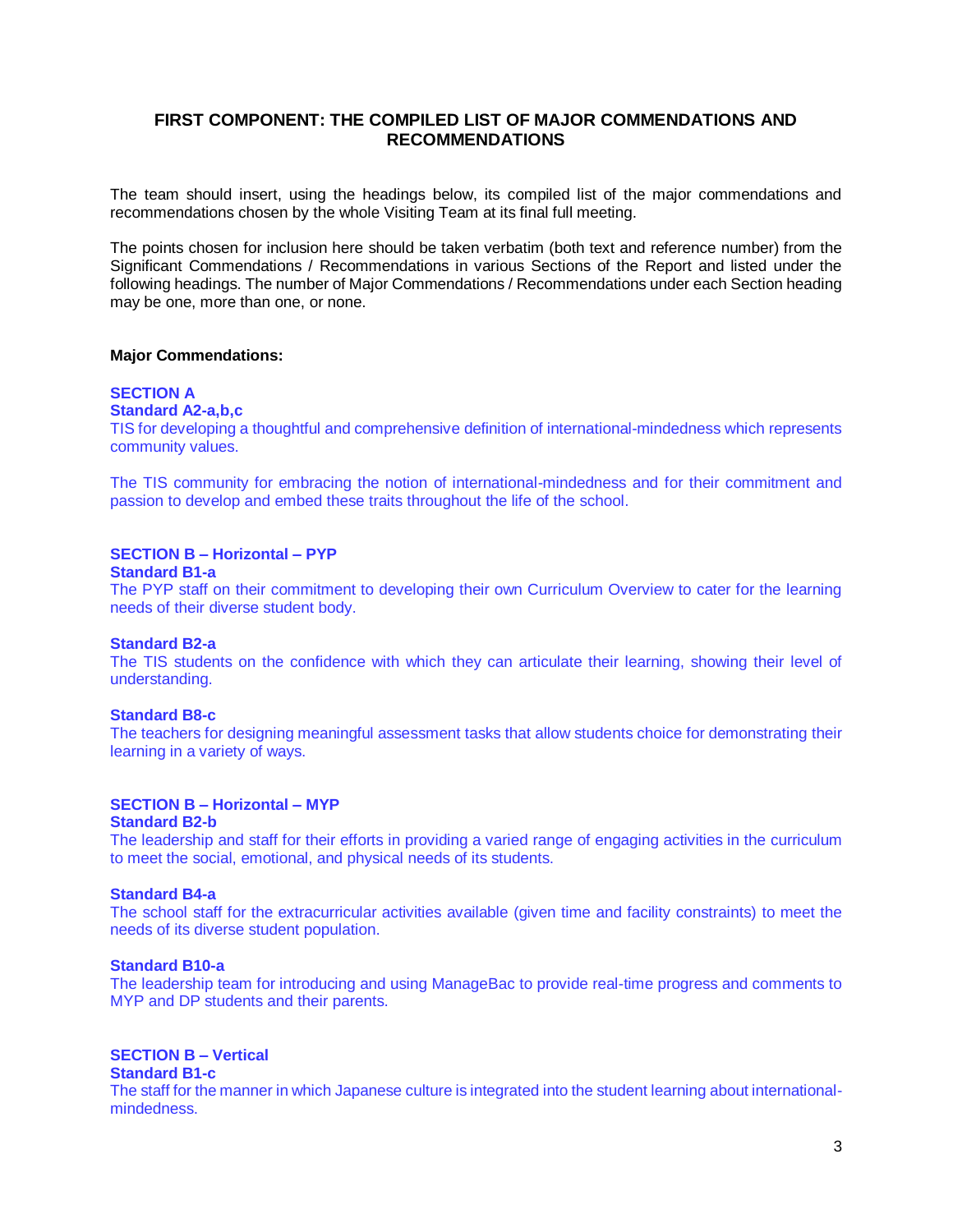### **Standard B9a,b,c**

The SLT for creating a school culture where continuing professional learning for teachers is able to drive curriculum development.

# **SECTION C**

# **Standard C1-a**

The board for the development of a Governance Handbook.

The board for the appointment of a Board Liaison Officer whose role it will be to communicate the board's decisions and policies to the wider school community.

### **Standard C2-b**

The Principal and the board for the development and maintenance of a mutually respectful relationship that benefits the school.

### **Standard C3-a-f**

The Principal for the passion, dedication and commitment she brings to the role of Principal of TIS.

# **SECTION D**

# **Standard D1-a**

The Administrative Team for writing a comprehensive Hiring Policy which outlines the philosophies, procedures and screening checks that are in place to ensure high quality staff of sound moral character are recruited to work at TIS.

### **Standard D1-d**

The Administrative Team for improving the documented staff Job Descriptions and Terms of Employment outlining specific responsibilities thus resulting in greater clarity for staff.

### **Standard D2-d**

The teachers for developing respectful and meaningful working relationships with students, which are aligned with the vision and mission and make students feel supported and nurtured within the learning environment.

### **Standard D4-c**

The staff of TIS for contributing positively to a culture of mutual respect, with positive morale engendered amongst colleagues.

# **SECTION E**

# **Standard E1-b**

The teaching staff for their extraordinary effort to assist parents in identifying the best possible support system for their child's learning needs.

# **SECTION F**

### **Standard F1-a**

The TIS community for its contribution to creating a safe, inspiring, and compassionate learning environment.

### **Standard F2-a**

The TIS staff for being open and approachable in communication with all members of the school community. **Standard F3-a**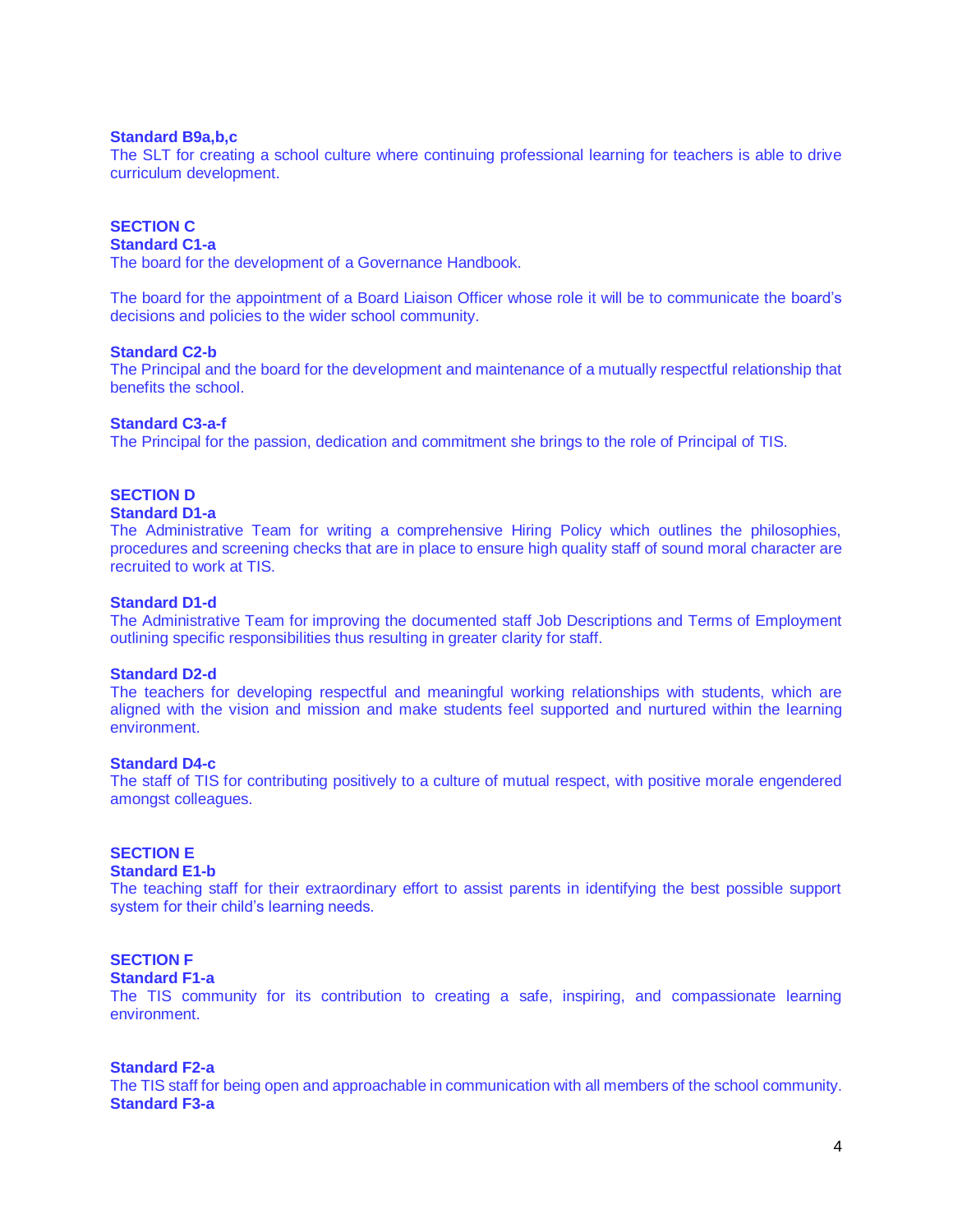The school leadership and staff for successfully creating meaningful links with the local culture through their Enrichment Programme.

# **SECTION G**

None

### **Major Recommendations:**

# **SECTION A**

**REC A1-b**

The SLT establishes a system to monitor the level of support for the school's guiding statements.

### **REC A1-c**

The Principal, through a consultative process, reviews the current vision and mission statements to ensure they are aspirational, drive decision-making processes and outline clear expectations for student learning now and in the future.

# **REC A1-e**

The SLT collects and analyses survey data from all stakeholders to help the school assess its success in achieving its aims as laid out in its GS.

# **SECTION B – Horizontal – PYP**

# **REC B9-c**

The teachers and SLT agree on common school philosophy of teaching and learning throughout the PYP years.

# **SECTION B – Vertical**

# **REC B2-a,b,e**

The curriculum coordinators should consider a focus for school-wide professional development (PD) on differentiated student learning to support the development of vertically-aligned philosophy and teaching strategies.

### **REC B3-a-f**

Curriculum coordinators facilitate the completion of vertical curriculum documentation across all subjects.

### **REC B5-e**

The Senior Leadership Team should use a more strategic approach to PD that incorporates analysis of student data, review of the school's goals, and the teacher appraisal process.

### **REC B6-c**

The teachers should decide on common strategies and coordinate support for students with learning differences, both for those who need additional support and those who need extension.

### **REC B6-d**

The teachers should agree on strategies and vertically align support for students for whom English is an additional language.

### **REC B10-a**

The SLT to put in place an effective system for recording student achievement in order to track and analyse student progression.

# **SECTION C**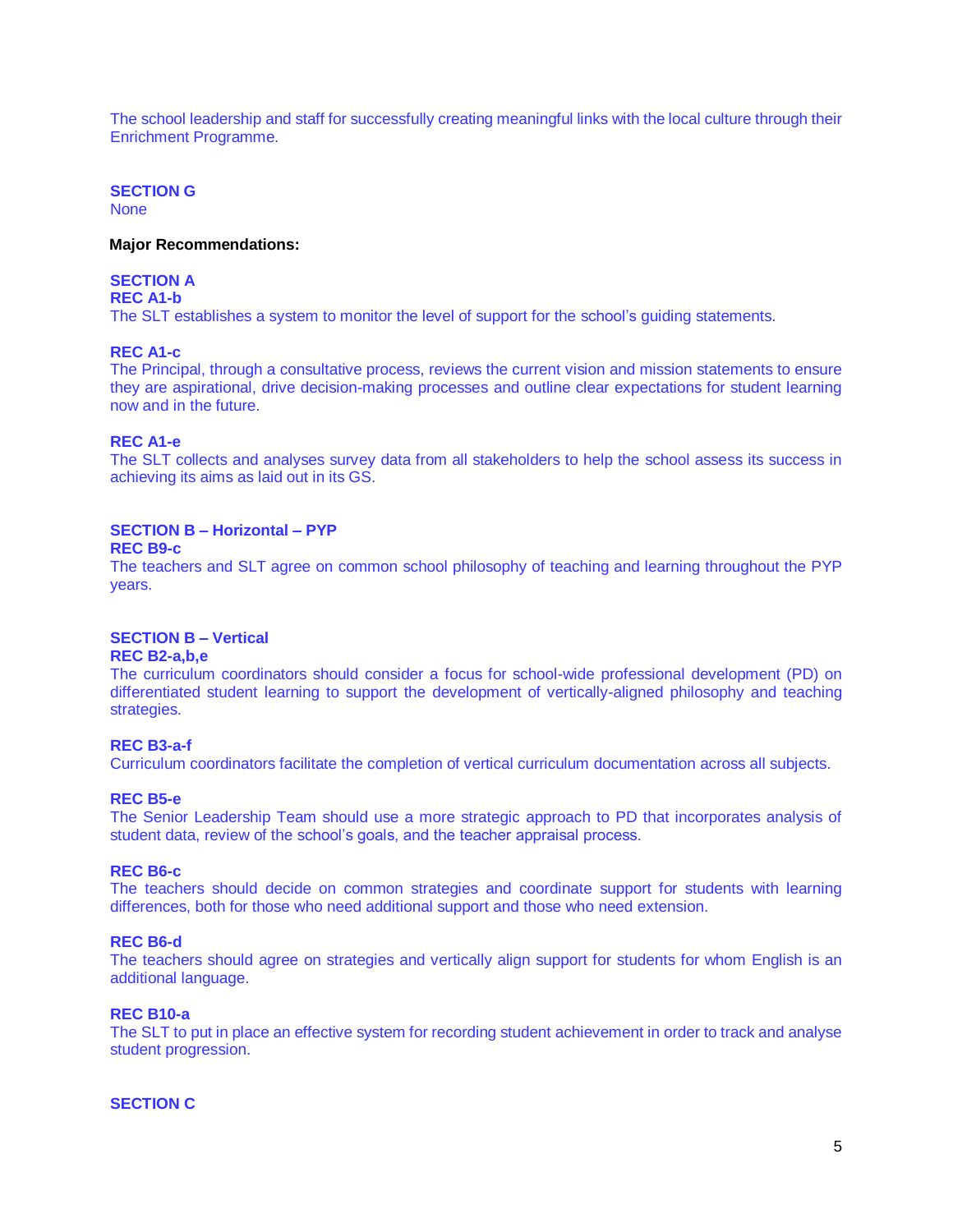### **REC C1-e**

The VT recommends that the board undertake proposed formal orientation and training for board members as a matter of priority.

# **REC C1-f**

The VT recommends that the board introduce succession planning for the positions of Board Chair and Principal.

### **REC C2-b**

The board and the Principal clarify their individual responsibilities using the Governance Handbook as a reference.

### **REC C4-a**

The SLT develops and implements a systematic and regular appraisal of the board's effectiveness.

### **REC C5-a**

The board and SLT should proceed to surface both the PYP and MYP playing fields as a matter of priority.

# **REC C5-b**

The board engages with all stakeholders to finalise, communicate and implement a strategic plan linked closely to the school's guiding statements.

### **REC C5-d**

The board ensures that the school's educational and financial plans are communicated clearly and regularly to the members of the school community.

# **SECTION D**

### **REC D1-e**

The SLT should implement an effective appraisal/performance management programme that helps to build teacher capabilities and has direct effect on student learning.

### **REC D3-c**

The board and SLT finalize the staff salary scale, and communicate this information to staff in advance of employment or renewal of their contract.

# **REC D3-e**

The board and Principal to monitor and review staff compensation packages to ensure they are adequate to allow the school to recruit and retain appropriately trained staff.

# **SECTION E**

### **REC E2-a**

The SLT ensures that the teachers who are supporting students with special learning needs, have access to relevant special education training.

### **REC E2-b**

The SLT to plan for a more effective support system for students with additional learning needs within the school.

### **REC E4-a**

The SLT seeks to increase the level of counselling services to support students' well-being and to provide teachers with guidance when needed.

### **SECTION F**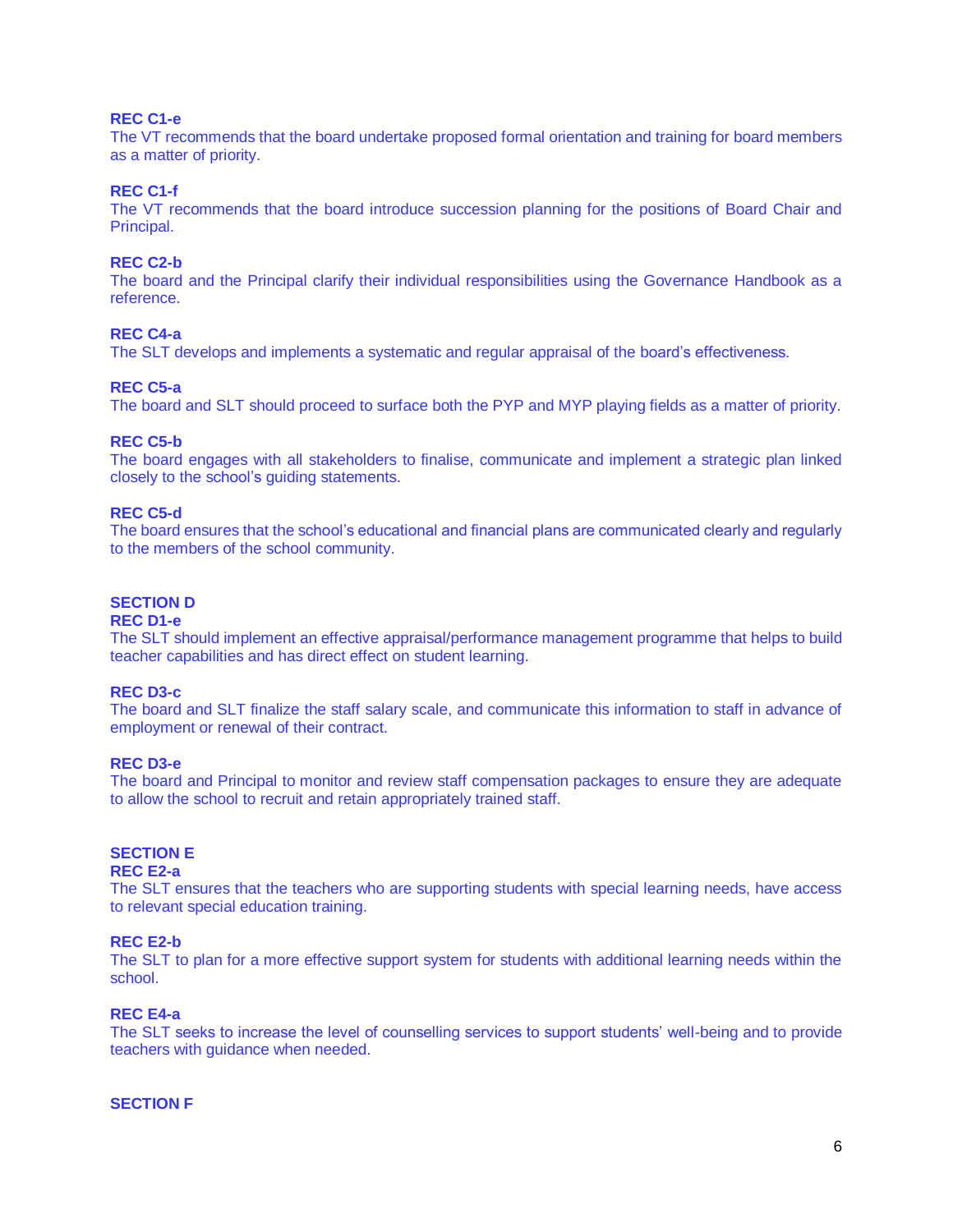# **REC F1-b**

The Senior Leadership Team should listen to 'Staff Voice' as a method of improving staff well-being and morale.

# **SECTION G**

### **REC G2-a**

The SLT should finalize and implement a new maintenance plan that will allow for repair and maintenance tasks to be prioritized and efficiently carried out.

# **REC G4-b**

The SLT should develop and practise a Crisis Management Plan as soon as feasibly possible to provide a clear framework for action in the case of an unexpected crisis causing serious injury or death.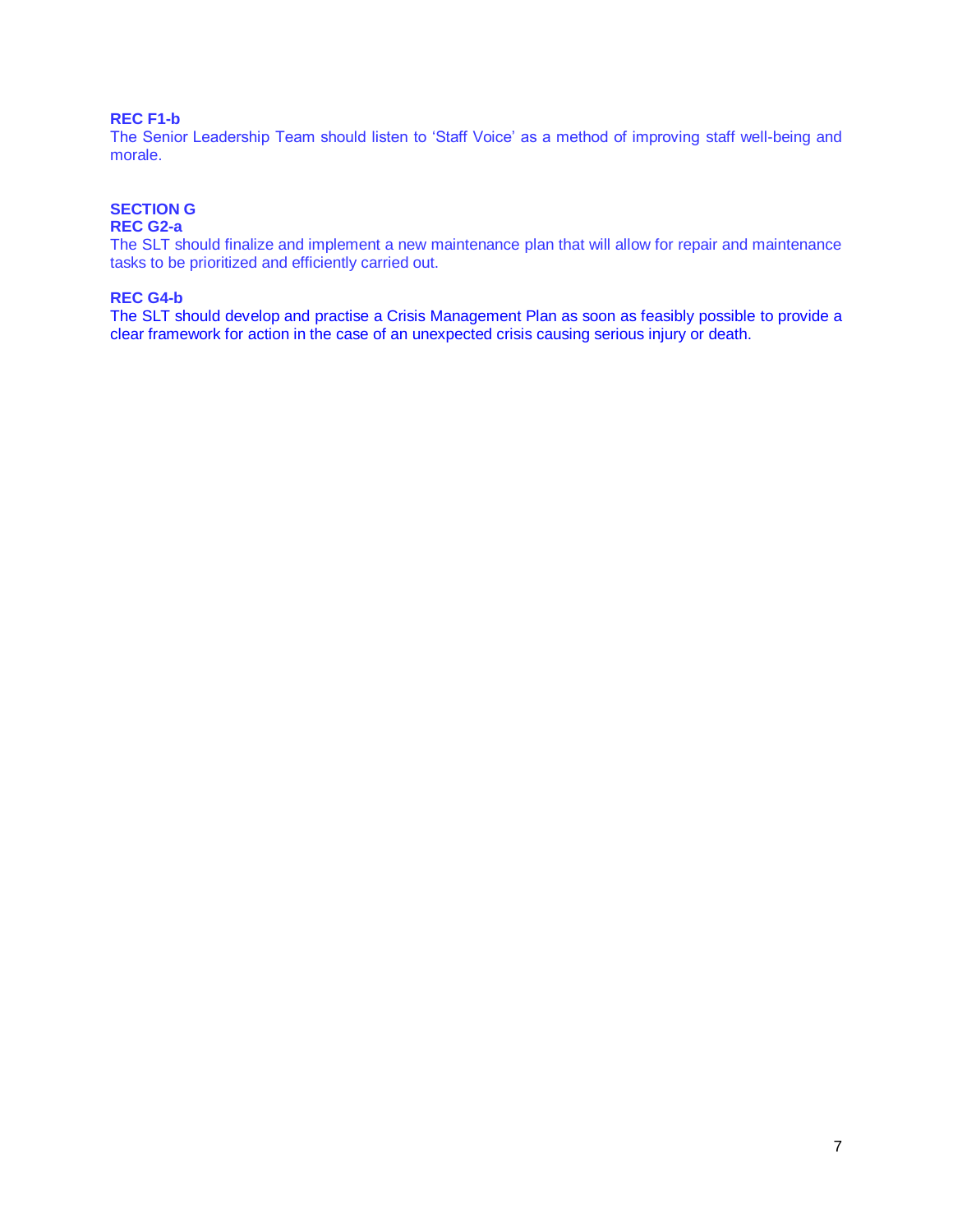# **SECOND COMPONENT: CONCLUDING COMMENTS**

Tsukuba International School (TIS) presents as a school that is justly proud of its short history, its many achievements and of all who make up the school's diverse community. The accreditation process has served the school well and provided an opportunity for meaningful dialogue between the students, staff, administrators, parents and the board. Preparation for the Team Visit and preparation for IB authorizations has provided the opportunity for the school to look closely at its operations and make detailed plans for improvement in the future. These processes have also allowed the school to reflect on its many strengths and to celebrate these with the school community. The Visiting Team (VT) was struck by the strength of the family and community feel in the school. This is one of the reasons why many families are choosing to educate their children at TIS.

The VT members were impressed with the friendly, articulate and enthusiastic students who were actively engaged in their learning and enjoying positive and respectful relationships with their teachers and their peers. The VT also noted the safe and caring learning environment that supported student learning and well-being at TIS.

The TIS guiding statements are in need of review. They must permeate all school operations if they are to continue to have a positive impact on the education of all students and the school's quest for continuous improvement. It was obvious to the VT that the school demonstrates a genuine desire to develop a spirit of internationalism and interculturalism in its student body.

The VT appreciates and thanks TIS for its commitment to the accreditation process and for engaging in a thorough and rigorous self-study. The organisation and presentation of the self-study and the associated evidence was highly satisfactory. Planning documents, samples of student work, assessment results and reports assisted the VT's understanding of teaching and learning at TIS. The VT's impressions of the school were generally consistent with those expressed in the individual reports. On the whole, the VT agreed with the accuracy of the ratings in the self-study.

The VT also noted that attempts had been made to address the areas of suggested action made in the Preliminary Report but that others had received little attention. Part Three of the self-study outlined action plans for a considerable number of initiatives. It is the view of the VT that these plans should be rationalised into a manageable and synchronised format, so that each is implemented in a thorough and logical manner.

It was very apparent to the VT that the board and the school Principal enjoy a positive working relationship, and this in turn manifests itself in a well administered school that lives out the spirit of its guiding statements. There is evidence that the school has a clear vision for the future and plans for school improvement. The VT also noted that there are grounds to be confident that future plans will come to fruition due to the management abilities of board members and the prudent financial skills of the school's administration, the Principal, school and finance managers in particular.

The VT report contains commentary and advice from professional peers reflective of the school's current stage of development. There are many signs that TIS has the vision, human resources and ability to act on the recommendations to be found within this report. There are grounds to be confident also that the administration, with the support of the board, will continue to develop effective strategies to allow the school to achieve its goals.

On behalf of all members of the Visiting Team, I wish to thank all members of the TIS community for their frankness and the friendly way in which we were received. Nothing was too much trouble and the Visit ran very smoothly. We extend our thanks to Shaney Crawford, the TIS Principal, for all her support in arranging the many details of the Visit. We extend sincere thanks to Joanne Handa, the School Manager for her excellent administration (and beautiful food), Peter Congreve, the Chair of the Self-Study Committee and the TIS school community for their warm welcome and their preparedness to speak so honestly about their school in the spirit of self-improvement.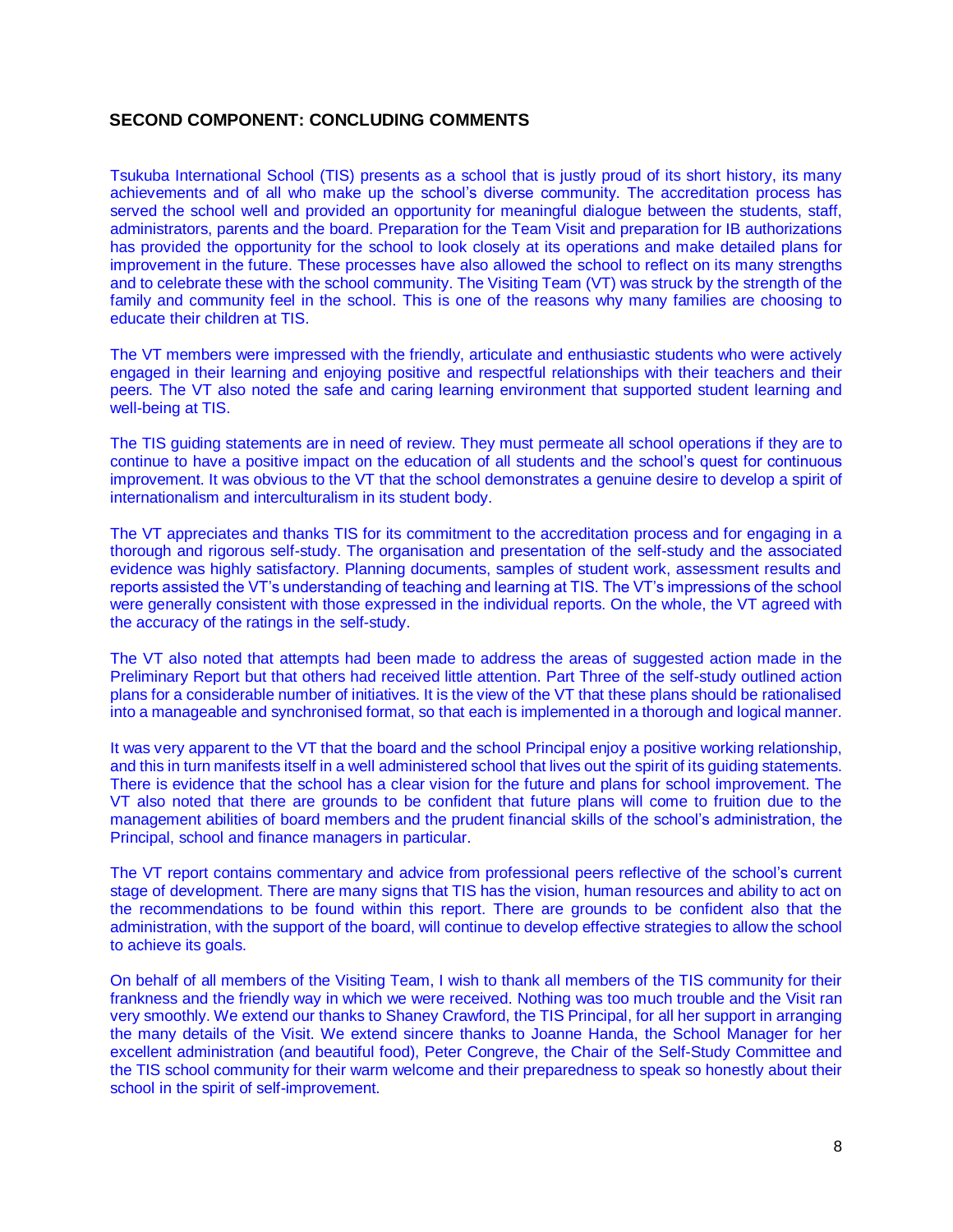To the VT, I offer my thanks and appreciation for their hard work and the high degree of professionalism they have demonstrated throughout the week. My special thanks to Brenda Cook, Co-Chair, for the support she has provided to me and all members of the team. This was an excellent team. There was a good balance of skill and experience, and the level of support the team members supplied for one another was exceptional. All members of the team contributed their considerable talents and experience to producing a final report that we are confident will assist TIS to make sound educational decisions as it moves forward.

The VT wishes Tsukuba International School every success as it continues its pursuit of excellence and school improvement.

Richard Bennetts Team Chair 27 April 2018